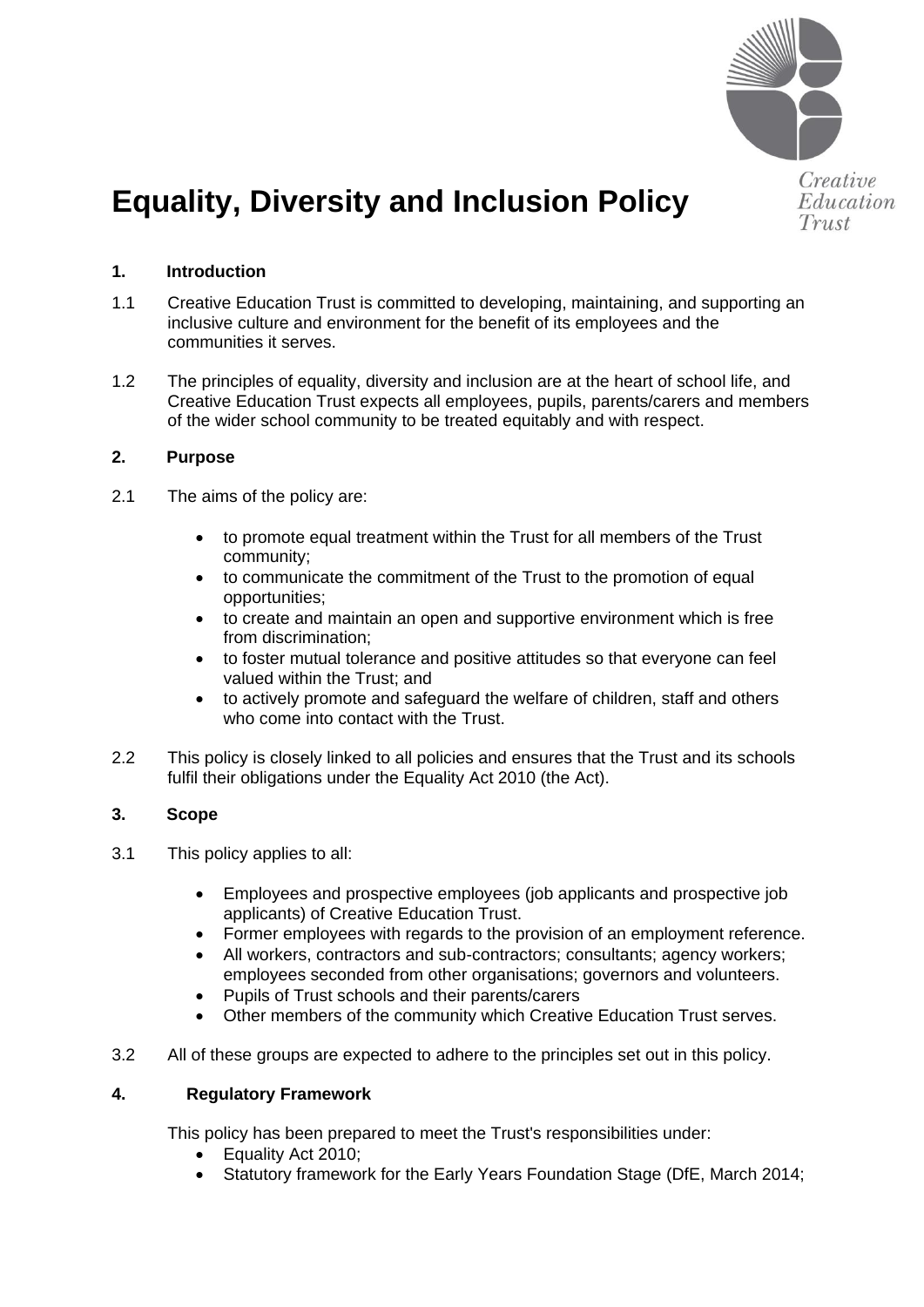

- Education and Skills Act 2008;
- Children Act 1989;
- Childcare Act 2006;
- Data Protection Act 2018 and General Data Protection Regulation (GDPR); and
- Children and Families Act 2014.
- 4.1 This policy has regard to the following guidance and advice:
	- [Equality Act 2010: explanatory notes \(2010\);](http://www.legislation.gov.uk/ukpga/2010/15/notes/data.pdf)
	- [The Equality Act 2010 and Schools: departmental advice for school leaders,](https://www.gov.uk/government/publications/equality-act-2010-advice-for-schools)  [school staff, governing bodies and local authorities \(DfE, May 2014\);](https://www.gov.uk/government/publications/equality-act-2010-advice-for-schools)
	- [Technical guidance for schools in England \(Equality and Human Rights](https://www.equalityhumanrights.com/en/publication-download/technical-guidance-schools-england)  [Commission, July 2014\);](https://www.equalityhumanrights.com/en/publication-download/technical-guidance-schools-england)
	- [Special educational needs and disability code of practice: 0 to 25 years \(DfE,](https://www.gov.uk/government/publications/send-code-of-practice-0-to-25)  [January 2015\);](https://www.gov.uk/government/publications/send-code-of-practice-0-to-25)
	- [Advice and Guidance: How can we stop prejudice-based](https://www.equalityhumanrights.com/en/advice-and-guidance/how-can-we-stop-prejudice-based-bullying-schools) bullying in schools? (Equality and Human Rights Commission);
	- [Keeping children safe in education](https://www.gov.uk/government/publications/keeping-children-safe-in-education--2) (DfE, September 2019);
	- [Working together to safeguard children \(HM Government, February 2019\);](https://www.gov.uk/government/publications/working-together-to-safeguard-children--2) and
	- Relationships education, relationships and sex education (RSE) and health education guidance (DfE, June 2019)
	- Trade Union and Labour Relations (Consolidation) Act 1992
- 4.2 The following policies, procedures, documents and resource material are relevant to this policy:
	- Admission Policy and arrangements:
	- Behaviour for Learning Policy;
	- School Uniform Policy;
	- Anti-Bullying Policy;
	- Special Educational Needs and Disability Policy;
	- SEN information report;
	- Accessibility Plan;
	- Public Sector Equality Duty (PSED) statement and objectives:
	- Relationships Education/Relationships and Sex Education Policy.

# **5. Publication and availability**

- 5.1 This policy is published on the Trust's website, as well as the website for every Trust school..
- 5.2 This policy is available in hard copy on request from the HR office.
- 5.3 A copy of the policy is available for inspection from the HR office during the school day
- 5.4 This policy can be made available in large print or another accessible format if required.

## **6. Roles and responsibilities**

6.1 Creative Education Trust is the Proprietor of all schools within the Trust. In this document, the term "Proprietor" refers to Creative Education Trust (the Trust).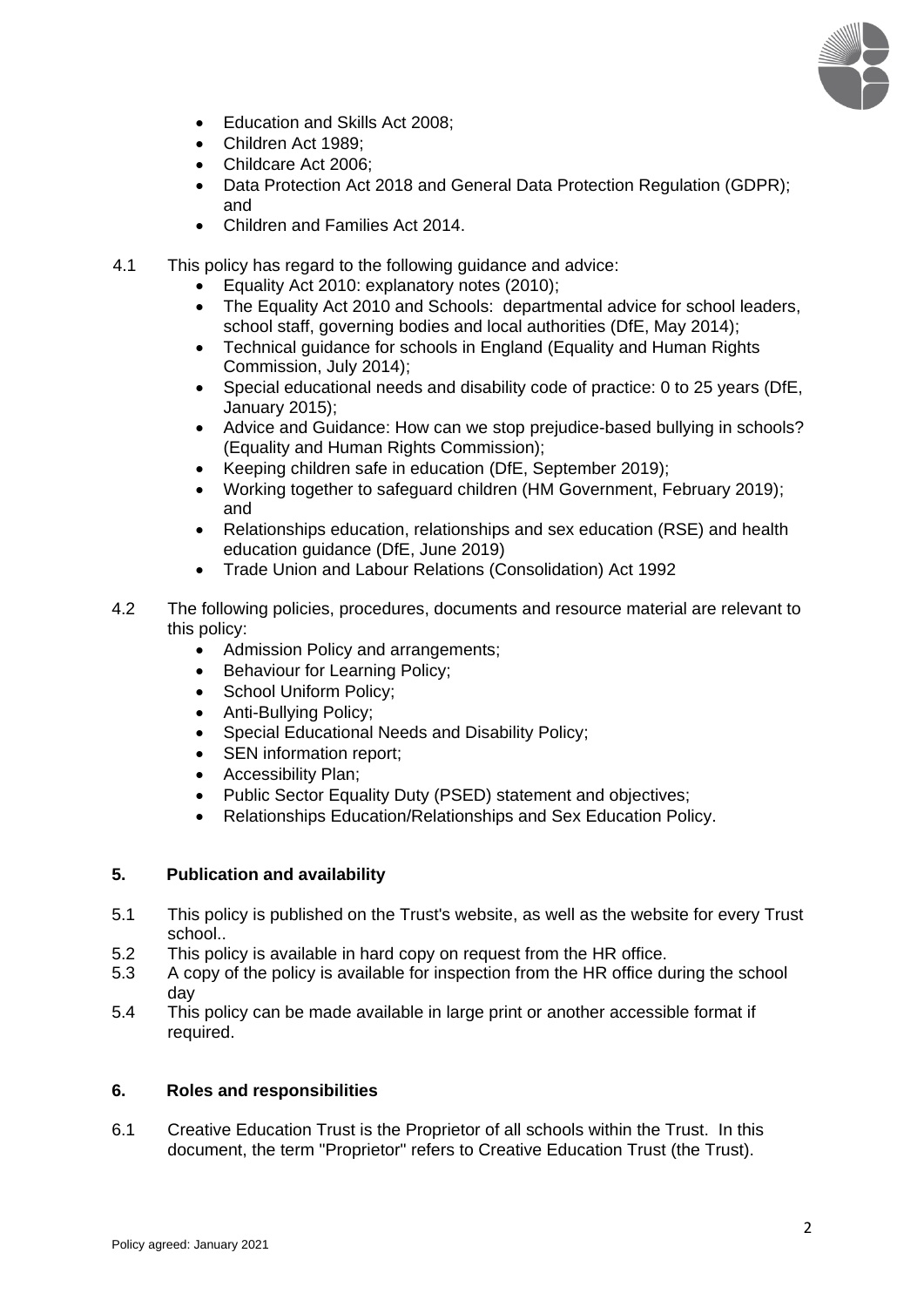

- The Proprietor has overall responsibility for all matters which are the subject of this policy.
- The Proprietor is aware of its duties under the Equality Act 2010 and the requirement to meet the Public Sector Equality Duty. This means in carrying out its functions, the Proprietor is required to have due regard to the need to:
	- eliminate discrimination and other conduct that is prohibited by the Act;
	- advance equality of opportunity between people who share a protected characteristic and people who do not share it; and
	- foster good relations across all characteristics between people who share a protected characteristic and people who do not share it.
- 6.2 The Principal (in this document, the term "Principal" refers to Principals of secondary schools and Headteachers of primary schools) is responsible for:
	- Ensuring that all employees, pupils and parents/carers are aware of this policy, of its expectations and the reason why this policy is in place;
	- The preparation and implementation of each school's PSED Statement;
	- Sharing the equality objectives with the Academy Improvement Board and where appropriate including these in the school development plan;
	- Acting as a role model for the school community;
	- Ensuring that all employees have access to appropriate training with regards to equality and diversity.
- 6.3 All managers within the Trust are responsible for:
	- Ensuring that all employees that they line manage have access to this policy;
	- Co-operating with any measures introduced by the school or Trust in relation to equal opportunities and diversity;
	- Managing their employees in a way which is consistent with this policy;
	- Setting a good example and ensuring all employees understand the standards expected of them;
	- Following agreed procedures in relation to equality and diversity;
	- Ensuring that they have undertaken relevant equality and diversity training;
	- In conjunction with the Principal, ensuring that members of their staff have undertaken relevant equality and diversity training.
- 6.4 All employees are responsible for:
	- Complying with this policy at all times when dealing with each other, managing other employees, and in their relationships with children, parents, carers, governors and other stakeholders;
	- Treating colleagues, governors, pupils, volunteers, visitors, and members of the public with dignity and respect;
	- Embracing a culture that provides supportive and positive working relationships and behaviour, which underpins the trust's vision and values;
	- Being alert to discrimination and taking action to avoid becoming involved in any form of discrimination;
	- Making colleagues aware if their conduct or behaviour is inappropriate and/or reporting this to the Principal, or, if the inappropriate behaviour comes from the Principal, to the Chief Executive of Creative Education Trust;
	- Providing support to employees who are subject to inappropriate conduct or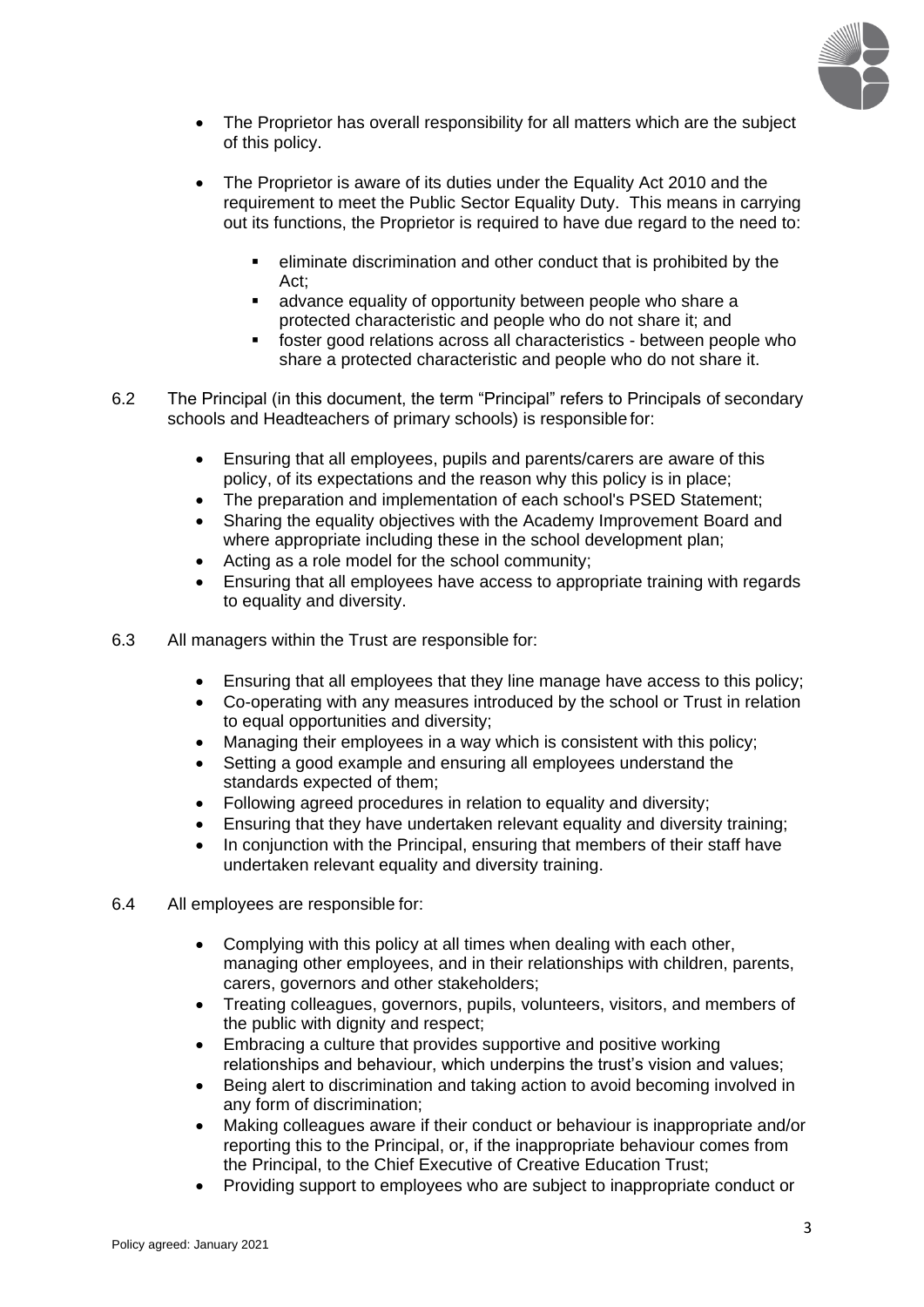

behaviour;

- Acting as positive role models in their approach to all issues relating to equality of opportunity;
- Promoting good community and workplace relations to foster and encourage an atmosphere of tolerance and support so that there is no place for behaviours which would negatively impact upon the community, Trust or school.

## **7. Discrimination under the Equality Act 2010**

- 7.1 The Trust recognises the benefits of having a diverse community, with individuals who value one another, and the different contributions everyone can make. Pupils will be taught to value and respect others. The Trust is committed to be an equal opportunities education provider and is committed to equality of opportunity for all members of the Trust community.
- 7.2 The Equality Act 2010 brings together previous legislation to protect people from discrimination in the workplace and in wider society. The act covers nine 'protected characteristics' which qualify for protection from discrimination under the act. These are as follows:
	- Age<sup>1</sup>
	- **Disability**
	- Gender reassignment
	- Marriage and civil partnership2
	- Pregnancy and maternity
	- Race
	- Religion or belief
	- Sex
	- Sexual orientation
- 7.3 Whilst not a protected characteristic under the Act, the Trust will not discriminate on the grounds of trade union membership or activities as set out in the Trade Union and Labour Relations (Consolidation) Act 1992.
- 7.4 The Trust also opposes all bullying and unlawful discrimination on the basis that a person has special educational needs or learning difficulties, or because English is an additional language.
- 7.5 Under the Act, there are three main types of discrimination, as set out below. Discrimination may be direct, indirect, or arising from disability and may occur intentionally or unintentionally:
- **Direct discrimination** (including direct discrimination by association and direct discrimination by perception): Direct discrimination occurs when a person is treated less favourably than another person because of a Protected Characteristic. For example, rejecting an applicant of one race because it is considered they would not "fit in" because of their race. This would be a decision based on grounds of their

 $1$  Age is not a protected characteristic in relation to the provision of education or services to pupils, but it is a relevant protected characteristic in respect of staff and others.

 $<sup>2</sup>$  Marriage and civil partnership are not protected characteristics in relation to education or the provision of</sup> education or services to pupils, it is included however in relation to staff and others.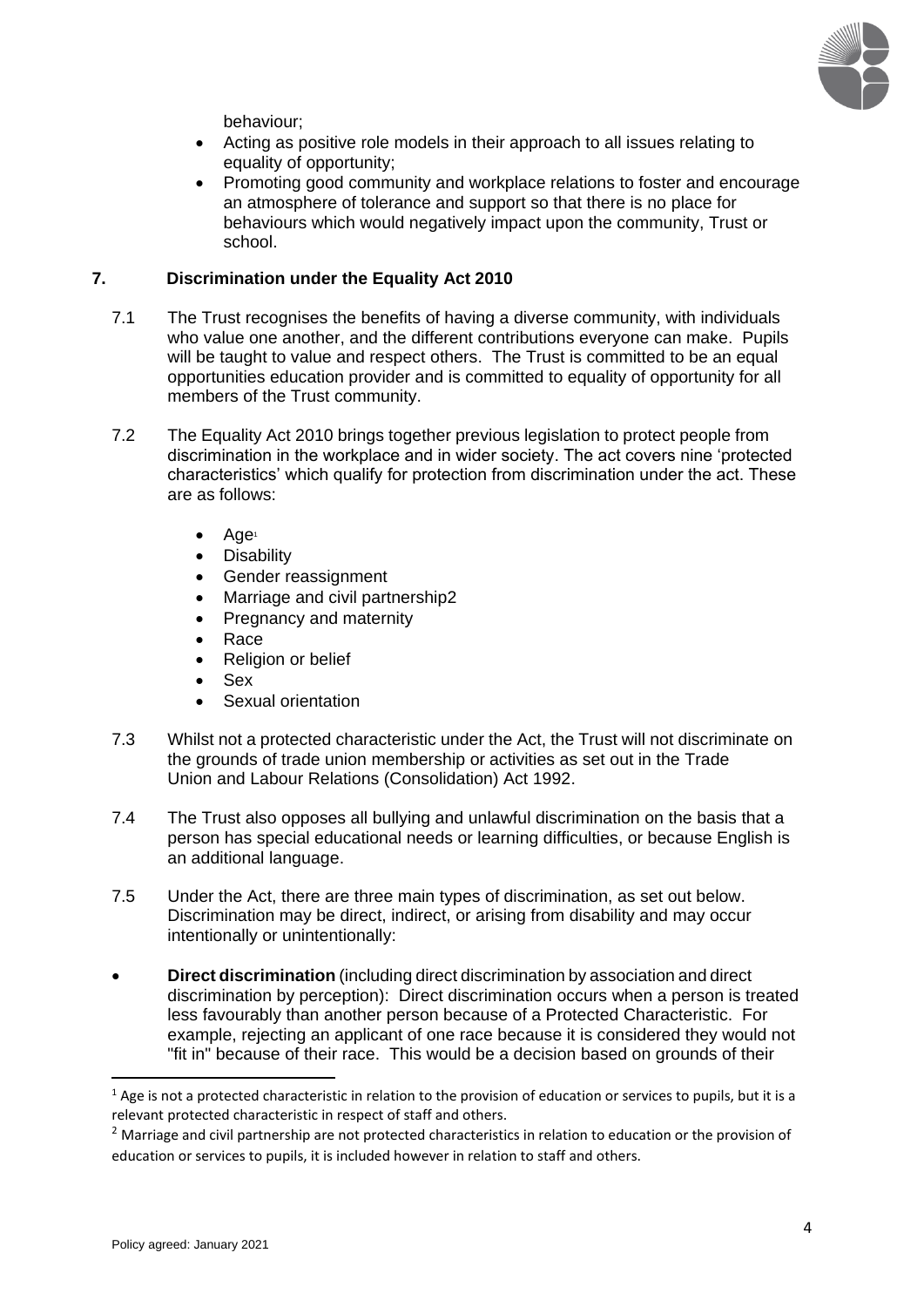

race and would be direct discrimination. Direct discrimination also occurs when a person is treated less favourably because of their association with another person who has a protected characteristic (other than pregnancy or maternity). For example, if a pupil is harassed or victimised because a sibling is disabled, this would be direct discrimination against that pupil.

- **Indirect discrimination:** indirect discrimination occurs where an individual is subject to an unjustified provision, criterion or practice which is applied to all but puts them at a particular disadvantage because of, for example, their sex or race. For example, a minimum height requirement would be likely to eliminate proportionately more women than men. If these criteria cannot be objectively justified for a reason unconnected with sex, they would be indirectly discriminatory on the grounds of sex.
- **Discrimination arising from disability:** discrimination arising from disability occurs when a disabled person is treated unfavourably because of something connected with their disability and the treatment cannot be shown to be a proportionate means of achieving a legitimate aim. For example, where a pupil with cerebral palsy who is a wheelchair user is told they will unable to attend a school trip because there is no wheelchair access available and other options are not investigated.
- 7.6 Under the Act, it is also unlawful to subject pupils or staff to harassment, or victimisation.

## **8. School Environment**

- 8.1 Equality and diversity principles will be embedded in school daily practices, policies and the processes of decision-making, including but not limited to:
- 8.2 Admissions and induction:
	- The Trust, as the Admission Authority for each school, accepts applications from, and admits pupils irrespective of their sex, gender reassignment, race, disability, sexual orientation, pregnancy and maternity, or religion or belief or special educational needs (SEN) and will not discriminate on these grounds in the terms on which a place is offered. The Trust will treat every application in a fair, open-minded way.
	- The Trust ensures that each school's Admission Policy and arrangements reflects the Trust's approach towards equal opportunities for prospective pupils and is consistent with this policy.
- 8.3 Pupils' progress and achievement.
	- **Equal access:** The Trust will afford all pupils equal access to all benefits, services, facilities, classes and subjects including all sports, irrespective of their sex, gender reassignment, race, disability, sexual orientation, pregnancy and maternity, or religion or belief or special educational needs, subject to overriding considerations of safety and welfare.
	- **Positive action:** The Trust may afford pupils of a particular racial group, or pupils with a disability or special educational needs, access to additional education or training to meet the special needs of the pupils in that group, for example, special language training for groups whose first language is not English.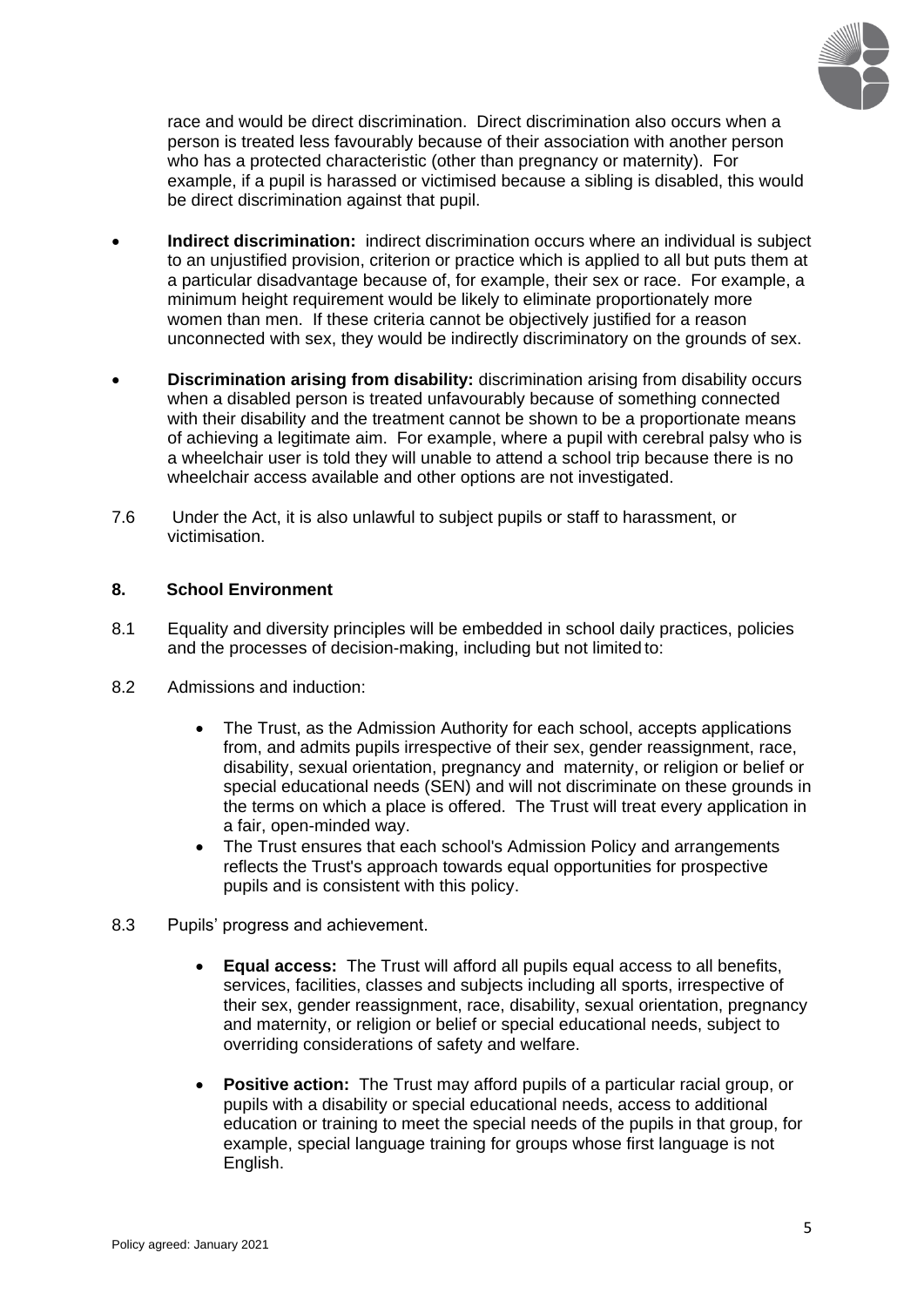

- **Exclusions:** a Trust school will not discriminate against any pupil by excluding them from school, or by subjecting them to any other detriment, on the grounds of their sex, gender reassignment, race, disability, sexual orientation, pregnancy and maternity, or religion or belief, or special educational needs.
- **Teaching and educational materials:** Efforts are made to recognise and be aware of the possibility of bias (for example, on the grounds of sex or racial), so that this can be eliminated in both the Trust's teaching and learning materials and teaching styles. Materials are carefully selected for all areas of the curriculum so as to avoid stereotypes and bias.
- **Pupil interaction:** All pupils are encouraged to work and play freely with, and have respect for, all other pupils, irrespective of their sex, gender reassignment, race, disability, sexual orientation, religion or belief, or pregnancy and maternity or special educational needs, subject to considerations of safety and welfare. Positive attitudes are fostered towards all groups in society through the curriculum and ethos of the Trust, and pupils will be encouraged to question assumptions and stereotypes. Each school's PSHE and relationships education/ relationships and sex education curriculum encourage respect for other people, with particular regard to the Protected Characteristics.
- **Bullying:** The Trust will not tolerate bullying or cyberbullying for any reason. Specific types of bullying include:
	- Bullying relating to race, religion, belief or culture;<br>■ Bullying related to SEN learning difficulties or disa
	- Bullying related to SEN, learning difficulties or disabilities;
	- Bullying related to appearance or health conditions;
	- Bullying relating to sexual orientation;
	- Bullying of young carers or looked after children or otherwise related to home circumstances;
	- Sexist or sexual bullying or bullying related to gender reassignment.

See the Trust's Anti-Bullying Policy.

- 8.4 School uniform
	- **Each School's Uniform Policy is consistent with this policy:** The same School Uniform Policy applies equally to all pupils, irrespective of their sex, gender reassignment, race, disability, sexual orientation, pregnancy and maternity, or religion or belief or special educational needs, subject to considerations of safety and welfare. However, each school will consider reasonable requests to alter the uniform, for example, for genuine religious requirements and reasonable adjustments for disabled pupils.
	- **Symbols of faith:** Certain items of jewellery, such as the Kara bangle worn by Sikhs, and certain items of headwear, such as the turban and headscarves may be worn by pupils when doing so is genuinely based on manifesting religious or racial beliefs or identity. This is subject to considerations of safety and welfare and each Trust School's Uniform Policy] principles (in regard to, for example, the school's colours). Where there is uncertainty as to whether an item may be worn under this section, the issue must be referred by the pupil or parents to the Principal /Headteacher, whose decision will be final,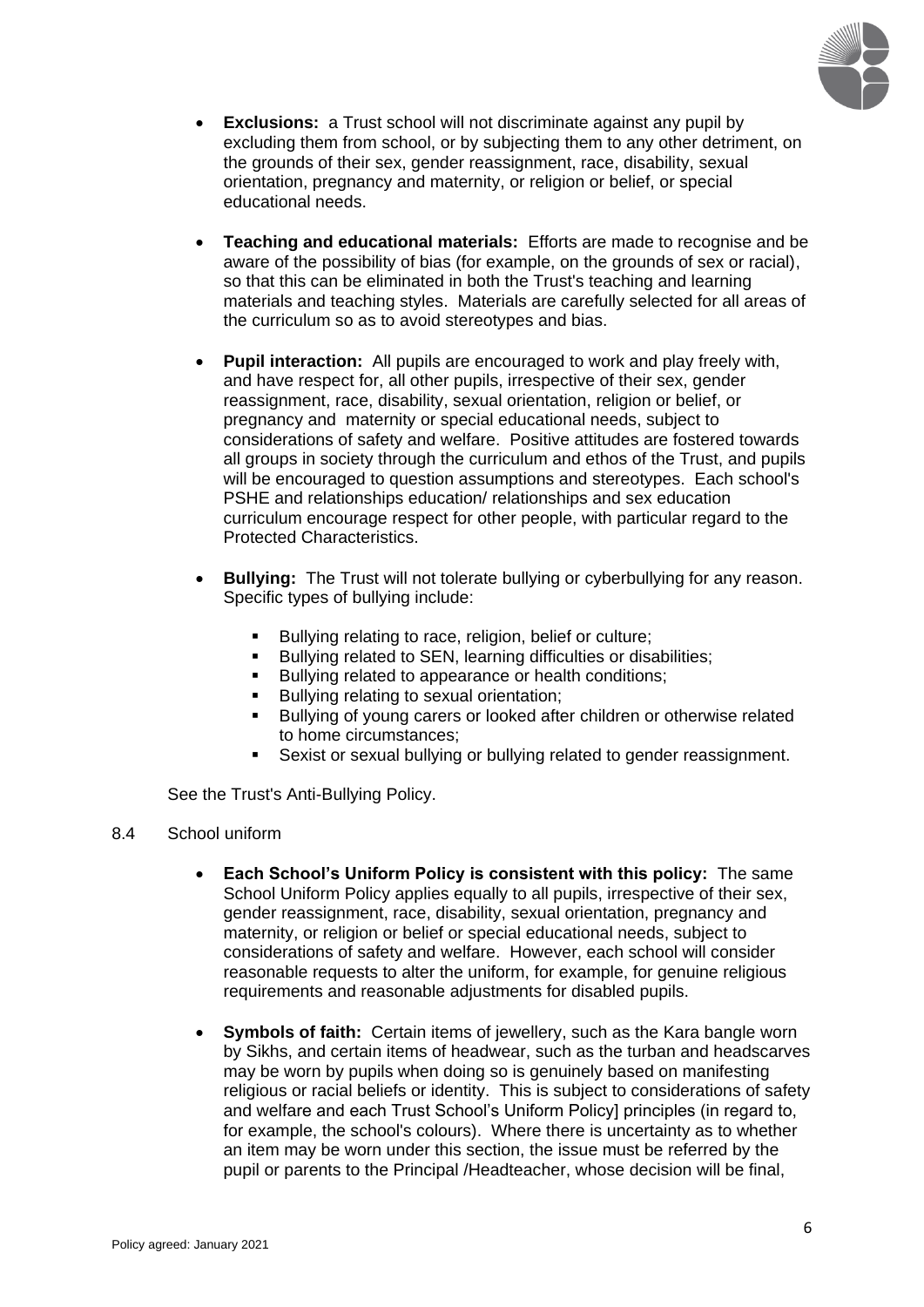

subject to the school's Complaints Policy.

- **Disabled pupils:** Reasonable adjustments may be required to the school uniform for disabled pupils who require them. The pupil or parents should refer the matter to the Principal /Headteacher to ensure all reasonable adjustments are made to accommodate the pupil.
- 8.5 Religious belief
	- **Religion:** The Trust's religious ethos, services and school timetable are set in accordance with the Christian tradition, but the Trust respects the right and freedom of individuals to worship in accordance with other faiths, or no faith, subject always to their respecting the rights and freedoms of the Trust's community as a whole and considerations of safety and welfare.
- 8.6 Disability and special educational needs
	- **Our approach:** We are an inclusive Trust and our schools welcome members of the Trust's community with disabilities and special educational needs. We maintain and drive a positive culture towards inclusion of disabled people and those with special educational needs in all the activities of the Trust and we will not treat a member of the Trust community less favourably on these grounds without justification.
	- At present, our facilities, physical and otherwise, for the disabled and those with special educational needs are limited. However, we will do all that is reasonable to ensure that each Trust school's curriculum, ethos, culture, policies, procedures and premises are made accessible to everyone. Our Special Educational Needs and Disability (SEND) Policy is consistent with this policy. A copy of this policy is available on the website.
	- **Reasonable adjustments:** The Trust has an on-going duty to make reasonable adjustments for disabled pupils and pupils with special educational needs in respect of the education and associated services provided to ensure that such pupils are not placed at a substantial disadvantage in comparison with other pupils. This is a broad expression that covers all aspects of school life, for example:
	- The curriculum;
		- Classroom organisation and timetabling;
		- Access to the Trust's facilities;
		- Clubs and visits:
		- School sports; and
		- The Trust and each school's policies.
	- Reasonable adjustments may typically include:
		- Making arrangements for a pupil in a wheelchair to attend an interview in an accessible ground floor room;
		- Allowing extra time for a dyslexic child to complete an exam;
		- Providing examination papers in larger print for a pupil with a visual impairment;
		- Rearranging the timetable to allow a pupil to attend a class in an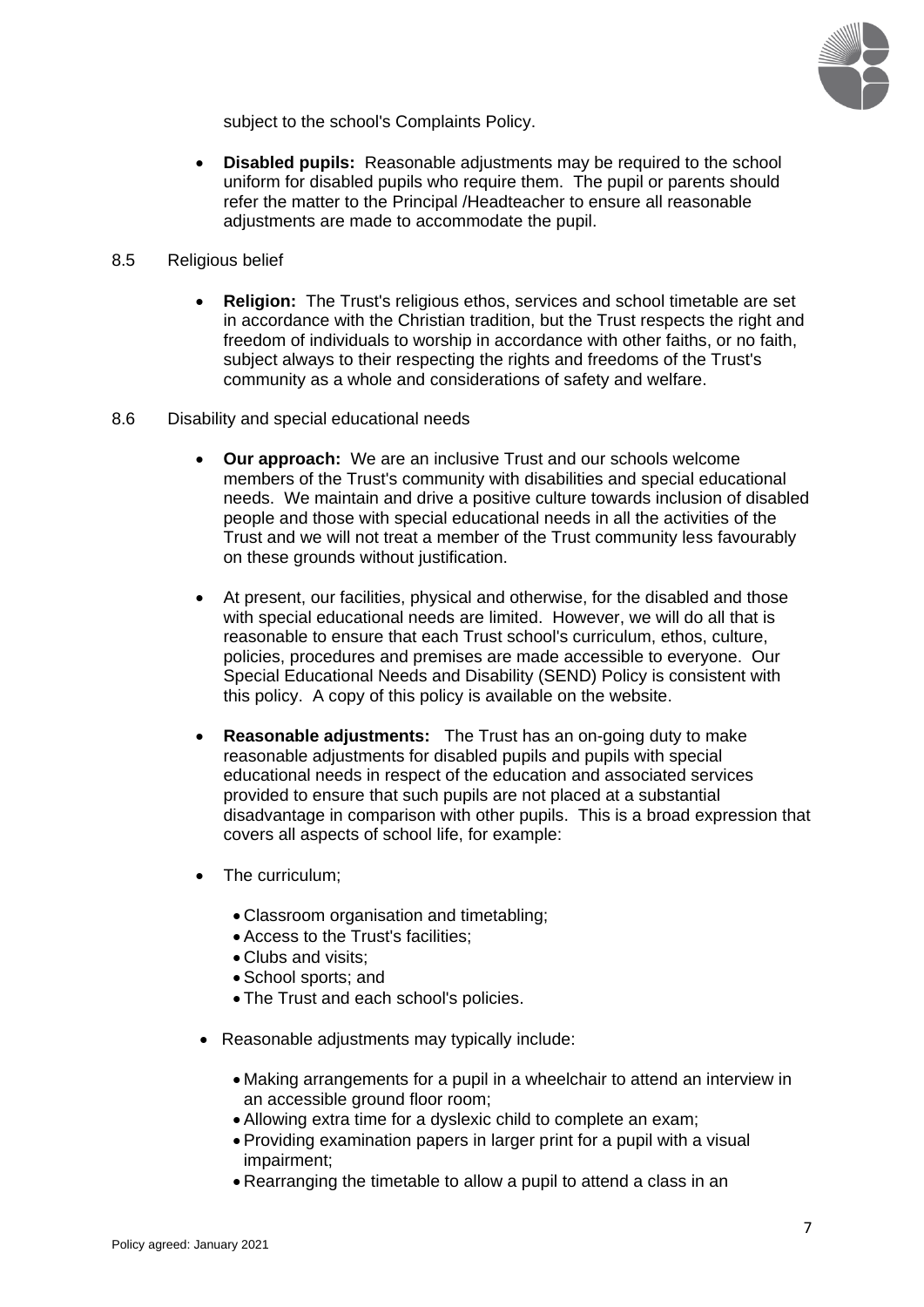

accessible part of the building;

- Arranging a variety of accessible sports activities;
- Providing a pupil with a behavioural disability with a time-out card, access to a time-out room or agreeing that they sit in a particular place.
- In making reasonable adjustments, the Trust is required to provide auxiliary aids and services for disabled pupils where to do so would be reasonable (for example, a 1 to 1 support worker, a fiddle toy or a wobble cushion). The Trust will carefully consider any proposals made by parents and will not unreasonably refuse any requests for such aids and services.
- As well as providing educational services, the Trust provides services to the public, for example at:
	- Open days;
	- Parents' evenings;
	- Concerts and plays;
	- Exhibitions;
	- Conferences (including residential conferences during holiday periods);
	- Use of sports facilities.
- When providing such services, the Trust will make reasonable adjustments to ensure that disabled people are able to use the Trust's services as far as is reasonable to the same extent and standard as non-disabled people.
- **Informing the Trust:** Parents of pupils are required to notify the relevant Principal in writing if they are aware or suspect that the pupil (or prospective pupil) has a disability or the pupil (or prospective pupil), has a learning difficulty. Parents must provide copies of all written reports and other relevant information upon request. Providing the school with such information will enable it to support the pupil as much as possible. Confidential information of this kind will only be communicated on a "need to know" basis. The Trust will have due regard to any request made by a parent or pupil (who has sufficient understanding of the nature and effect of the request) to treat the nature or existence of the person's disability as confidential.
- **Access:** The Trust will monitor the physical features of its premises to consider whether disabled users of the premises are placed at a substantial disadvantage compared to other users. Where possible and proportionate, the Trust will take steps to improve access for disabled users of the premises. The Trust has an Accessibility Plan for each school, which is kept under review and revised as necessary. The Accessibility Plan is available on request from the School Business Manager
- 8.7 Pupils with Education, Health and Care (EHC) Plans
	- The Trust's Special Educational Needs and Disability (SEND) Policy includes details about the welfare and educational provision for pupils with EHC Plans.
- 8.8 Pupils with English as an additional language
	- Pupils with English as an additional language will receive additional learning support if necessary. The Trust will consult with the pupil and the parents as appropriate. The Trust has appropriate welfare support for all such pupils.

.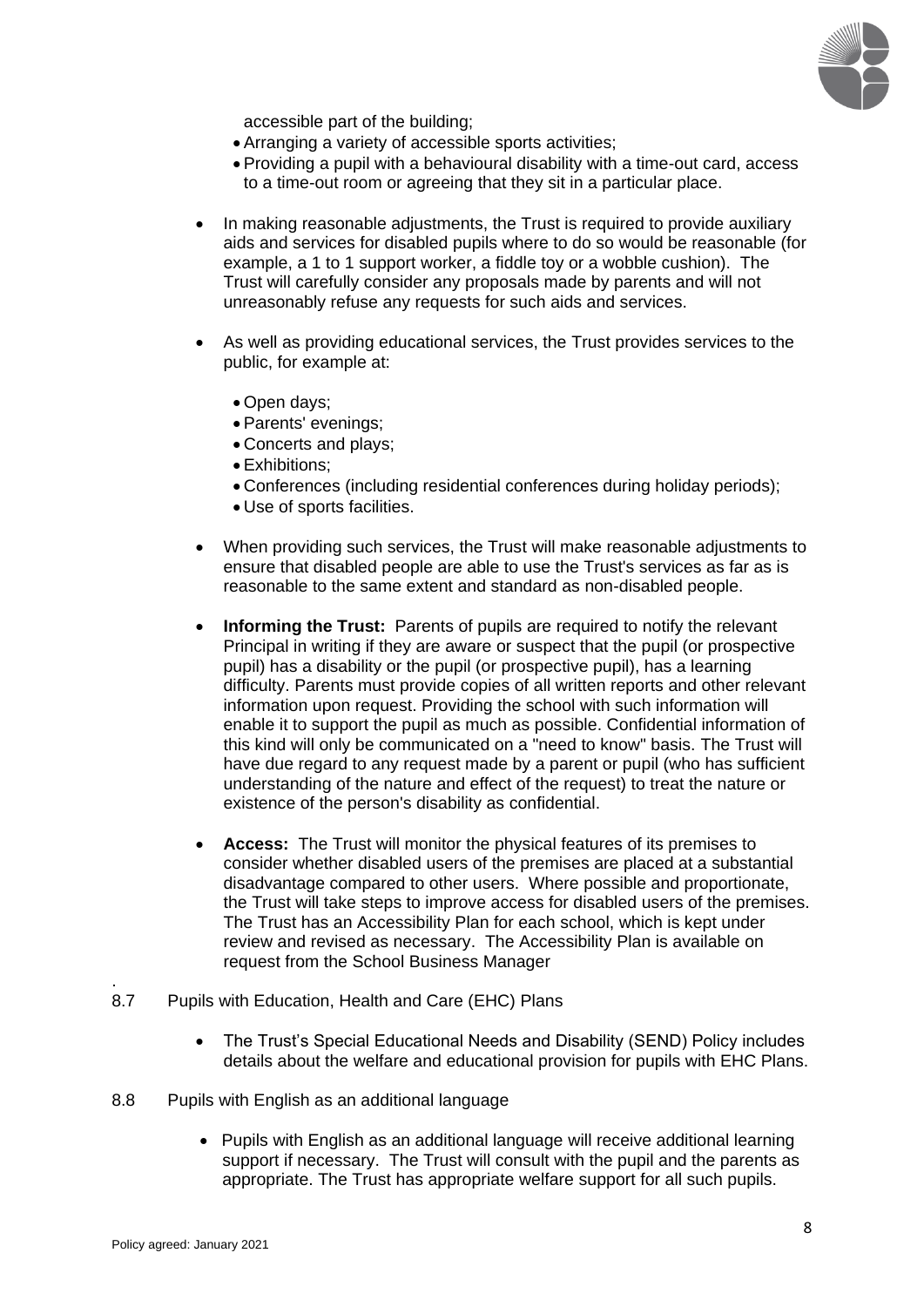

The Trust will ensure that:

- Home-school links are made to involve Parents directly in the work of each Trust school;
- Interpretation and translation services are made available as quickly as possible;
- Links are established within the local community;
- Staff work effectively with other local services;
- Learning support for ethnic minority pupils is efficient and effective;
- Provision is made for spiritual, moral, social and cultural education, supported by appropriate resources and information; and
- Pupils' names should be accurately recorded and correctly pronounced. Pupils should be encouraged to accept and respect names from cultures other than their own.
- 8.9 Provision for pupils with particular religious, dietary, language or cultural needs
- 8.9.1 Special diets are an important part of the catering provision we offer within the Trust. The kitchen teams and contractors will deliver food that will cater for alternative diets for children with intolerance to specific foods and to those who require an alternative due to religious beliefs.

The Trust will ensure it caters safely for:

- Ethnic minority groups
- Vegetarians
- Food intolerance
- Food allergy
- Food aversion
- Medical conditions

The Trust requires the catering teams to ensure menus always include a meat and a vegetarian option at every service and to ensure that specific dietary requirements, for example vegan, Halal, Kosher, or allergy requirements are fully accommodated.

Where necessary, staff may provide advice, training and guidance to parents and school teams on all aspects of the provision of meals. Catering teams will ask the parents of children with special dietary requirements to complete a form detailing their needs.

8.9.2 Academies use the opportunity of assembly time and the curriculum to reflect the philosophy of inclusion and understanding of different cultures.

#### **9. Equality, Diversity and Inclusion in Employment**

## **9.1 Recruitment**

- 9.1.1 All job descriptions and advertisements will be written to ensure that they do not discriminate or exclude any potential candidates due to any protected characteristics and that the vacancy is open to all suitable candidates that meet the criteria for the role.
- 9.1.2 A decision to recruit will be based solely on the merits of the individual and how they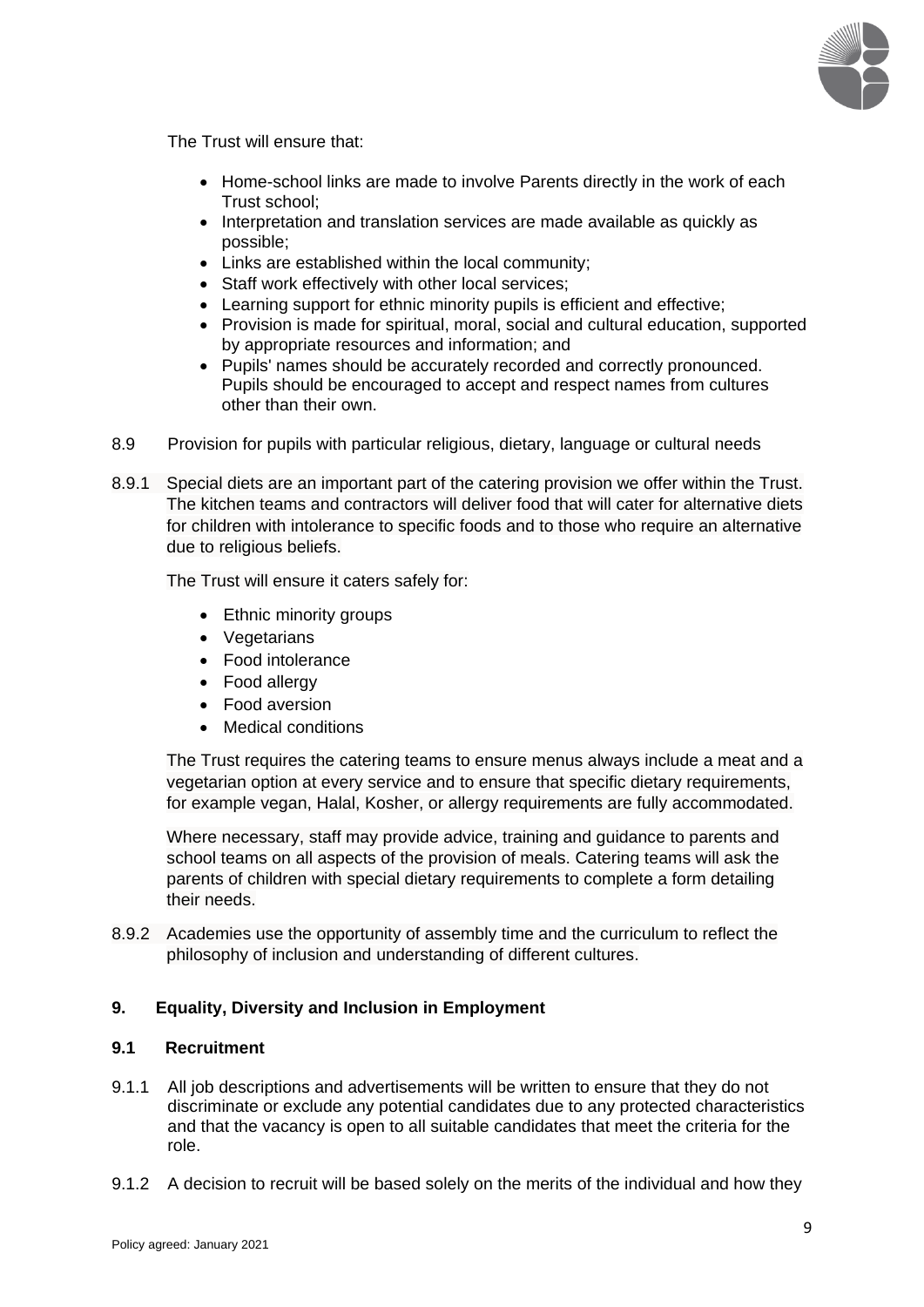

performed during the selection process.

- 9.1.3 Reasonable adjustments during recruitment process that have been requested by candidates who have declared that they have a disability will be considered. This is to ensure that no candidate suffers any disadvantages during the selection process.
- 9.1.4 There are limited circumstances where an employer may act in a way which is discriminatory, but where it can objectively justify discrimination as 'a proportionate means of achieving a legitimate aim'. This includes stating an 'occupational requirement' when applicants for a job must have a particular protected characteristic under the Equality Act. This is a complex area, and advice must be sought from the Director of Human Resources if a Principal determines that a specific role has an occupational requirement or that they would like to consider any forms of positive action in an employment context.

#### **9.2 Employee Development**

- 9.2.1 All staff will receive training to equip them with an understanding of equalities, diversity and inclusion.
- 9.2.2 All staff will receive appropriate training and opportunities for professional development, both as individuals and as groups or teams.

#### **9.3 Reasonable Adjustments**

- 9.3.1 Where a member of staff has declared a disability, reasonable adjustments will be considered, following advice from a medical professional and/or Occupational Health. Further details can be found in the Absence Management Policy.
- 9.3.2 In circumstances where reasonable adjustments are agreed, these will be documented in the Disability Passport

## **9.4 Positive Action**

9.4.1 Underrepresented groups may be encouraged to apply for training and employment opportunities within the Trust. Recruitment to all jobs will be strictly on merit.

#### **9.5 Managing complaints of discrimination**

- 9.5.1 The Trust takes any complaint of discrimination extremely seriously. Where an employee considers that they have been unlawfully discriminated against they may use the Grievance Policy to make a complaint, or if the complaint involves alleged bullying or harassment they should use the Harassment and Bullying Policy,.
- 9.5.2 Where employees commit an act of unjustified or unlawful discrimination, or allow discrimination to occur without taking appropriate action, then action under the terms of the Disciplinary Policy will be considered.

#### **10. Equality information**

10.1 As part of schools' obligations under the Equality Act 2010, each school will publish information to demonstrate its compliance with the general equality duty. This information must include, in particular, information relating to people who share a protected characteristic who are: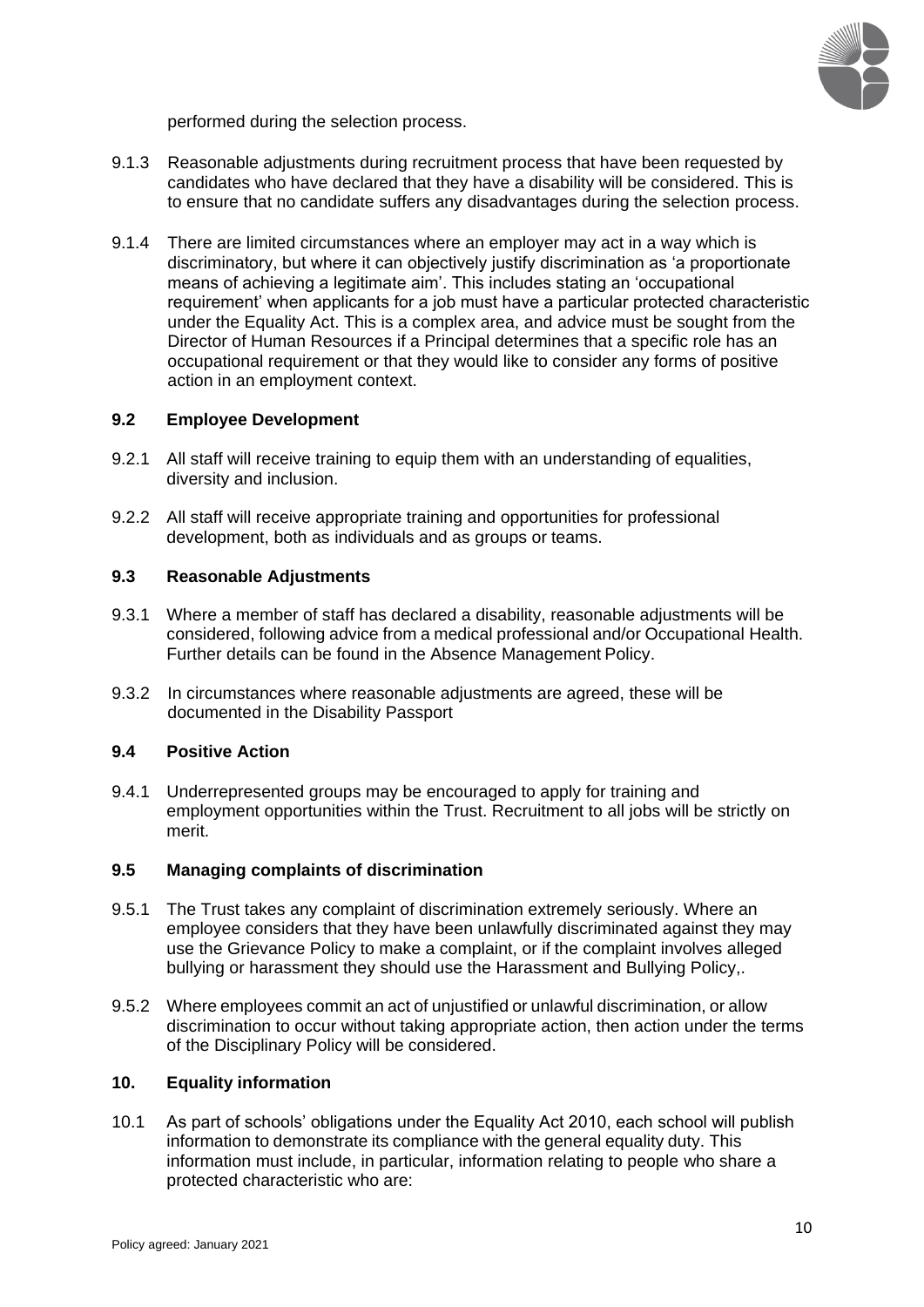

- Its employees, and
- People affected by its policies and practices.

For further information see the relevant school PSED Statement.

#### **11. Monitoring, allocation of tasks and review**

11.1 To ensure that efficient discharge of its responsibilities under this policy, the Trust has allocated the following tasks:

| Task                                                                                                                                                                                              | <b>Allocated to</b>                   | When/frequency of review                               |
|---------------------------------------------------------------------------------------------------------------------------------------------------------------------------------------------------|---------------------------------------|--------------------------------------------------------|
| Keeping the policy up to date and<br>compliant with the law and best<br>practice                                                                                                                  | Director of HR                        | Every 3 years or as a result of<br>legislative changes |
| Monitoring the implementation of<br>the policy (ensuring its<br>accessibility and availability),<br>relevant risk assessments and<br>any action taken in response and<br>evaluating effectiveness | Principals and<br><b>Headteachers</b> | Annually                                               |
| Seeking input from interested<br>groups (such as pupils, staff and<br>Parents) to consider<br>improvements to the school's<br>processes under the policy                                          | Principals and<br><b>Headteachers</b> | As required when policy changes                        |

- 11.2 The success of this policy will be assessed through consideration of (though not limited to):
	- Records of individual pupil progress
	- Staff appraisals and exit questionnaires
	- Pupil and parent comments
	- Feedback from teachers
	- Examination results
	- Ofsted inspection reports
	- Profile of candidates in the recruitment process

## **12 Training**

- 12.1 The Trust ensures that regular guidance and training is arranged on induction and at regular intervals thereafter so that staff and volunteers understand what is expected of them by this policy and have the necessary knowledge and skills to carry out their roles.
- 12.2 The level and frequency of training depends on the role of the individual member of staff.
- 12.3 The Trust maintains written records of all staff training.

# **13. Record Keeping**